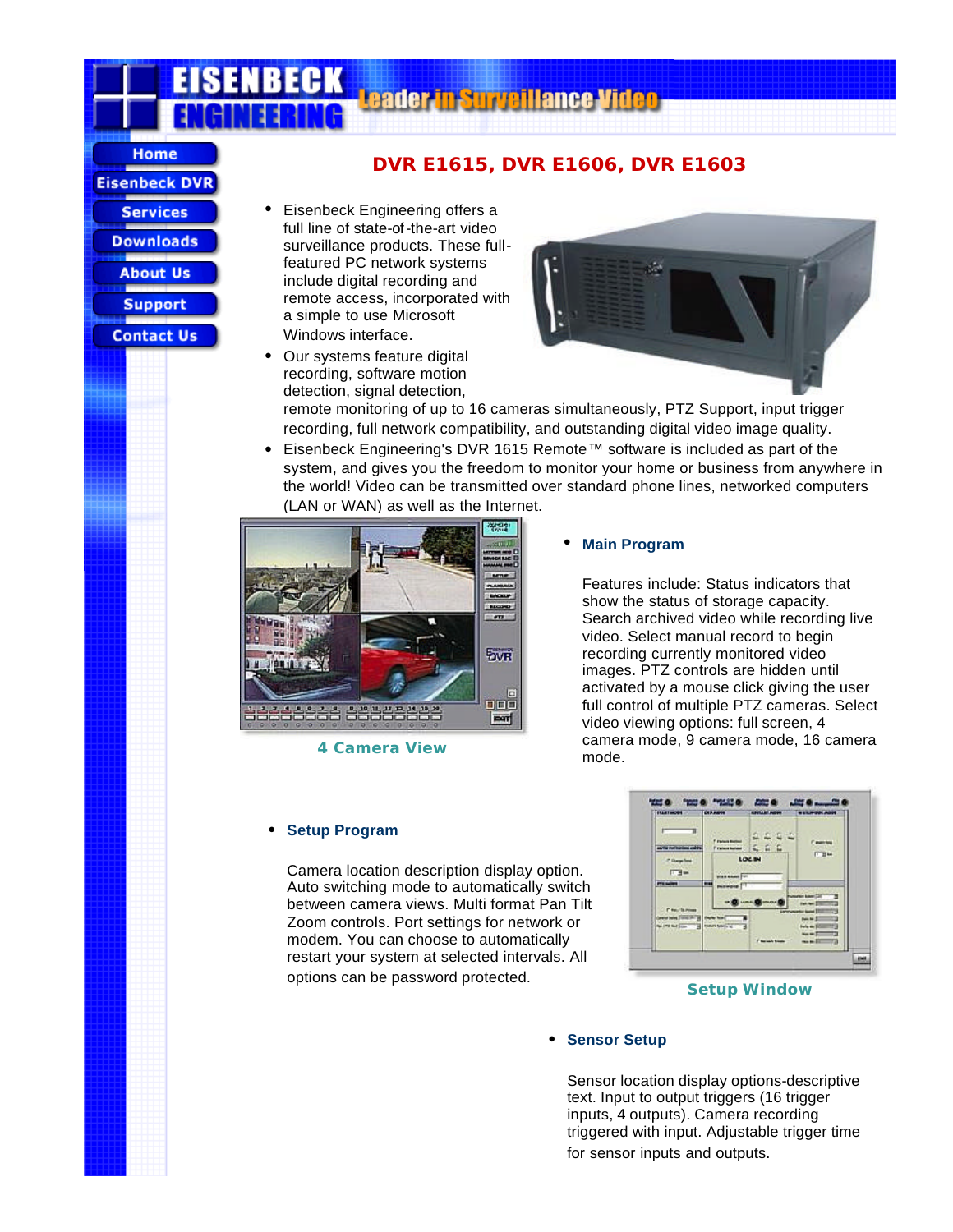

*Motion Detection Setting Window*

## <sup>l</sup> **Camera Setup**

All cameras have independent settings including these features. Camera location discription display option. Independent frame rate and video quality setting for each camera. Adjustable record time for motion events. You may record frames before and after motion detection. With a fully adiustable recording schedule. Recording modes include: continuous, sensor triggered, motion triggered or sensor and motion triggered. *Global record Settings*



*Search Window*

#### <sup>l</sup> **User Defined Password Protection**

Both Host and Remote have Administrator Password Protection.

## <sup>l</sup> **Multi-user**

Multi-user licensing is

## **Motion Detection**

Each camera can be set up for motion recording to save hard drive space. You can set up to 16 sensor zones per camera. You also have individual camera motion sensitivity settings.



#### **Search Feature**

Search archived video by date and time. Hour blocks for each camera are displayed. View and enhance recorded video. Print or save recorded video to cd or floppy. Print images using a color printer. Archive recorded video to other storage devices.

## <sup>l</sup> **Camera Settings**

Adjust brightness, contrast, sharpness, and hue independently for each camera. Host and Remote control of PTZ cameras. Pelco, Kaletel, Sensormatic, and other PTZ protocols are supported.

## <sup>l</sup> **Remote Program**

The remote client is included with each system. Remote systems enables you to monitor videos and control PTZ devices from a remote site using standard phone lines, networked computers or Internet via TCP/IP network protocol. You have the ability to connect to multiple host sites from one remote computer. Using the remote console you can record video, as well as view live or recorded video.